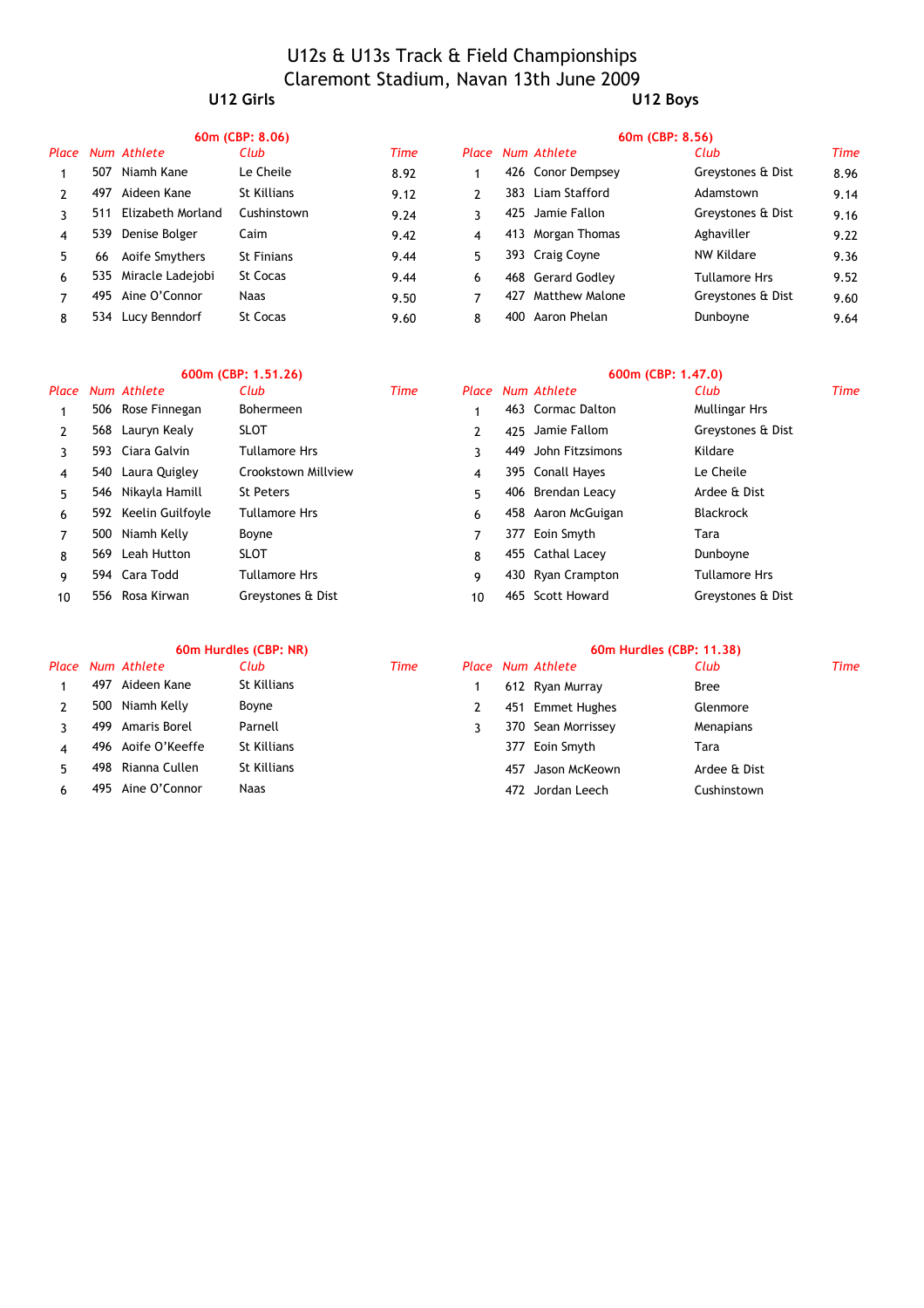| Place         |     | Num Athlete          | Club        | Height    | Place |     | <b>Num Athlete</b>    | Club             |
|---------------|-----|----------------------|-------------|-----------|-------|-----|-----------------------|------------------|
| 1             | 500 | Niamh Kelly          | Boyne       | 1.27      | 1     |     | 476 Victor Costello   | Aghaviller       |
| $\mathcal{P}$ | 511 | Elizabeth Morland    | Cushinstown | 1.24      | 2     |     | 472 Jordan Leech      | Cushinstown      |
| 3             | 512 | Orna Reynolds        | Cushinstown | 1.24      | 3     | 400 | Aaron Phelan          | Dunboyne         |
| 4             |     | 578 Aoife Naddy      | Gowran      | 1.18      | 4     | 428 | Jack Manning          | ксн              |
| 5             | 539 | Denise Bolger        | Ciam        | 1.15      | 5     | 467 | Shane McGeary         | <b>KCH</b>       |
|               |     | 504 Lorraine C Hoyne | K.C.H.      | 1.15      | 6     |     | 413 Morgan Thomas     | Aghaviller       |
| 7             | 527 | <b>Claire Stack</b>  | North Laois | 1.10      |       | 478 | Zak McGowan           | <b>Bohermeen</b> |
|               | 526 | Eimear Corri         | North Laois | 1.10      | 8     |     | 367 Conor Kirwan      | Dunleer          |
|               | 567 | Alana Rowan          | S.L.O.T.    | 1.10      |       |     | 455 Cathal Lacey      | Dunboyne         |
|               | 503 | Aisling McDonough    | K.C.H.      | 1.10      |       |     | 436 Tyler Lennon      | Gowran           |
| 11            | 575 | Marita Butler        | Thomastown  | 1.05      |       | 427 | <b>Matthew Malone</b> | Greystones &     |
| 12            | 576 | Ailis O'Shea         | Thomastown  | 1.00      |       | 370 | Sean Morrissey        | Menapians        |
|               | 549 | Niamh McMullan       | K.C.H.      | 1.00      |       | 437 | Ciaran O Connor       | Celbridge        |
| 14            | 550 | Grace Richardson     | K.C.H.      | 0.95      |       |     |                       |                  |
|               |     | 488 Aoife Kelly      | Dunleer     | <b>NH</b> |       |     |                       |                  |
|               | 569 | Leah Hulton          | S.L.O.T.    | <b>NH</b> |       |     |                       |                  |
|               | 606 | Amy Hallahan         | Glenmore    | <b>NH</b> |       |     |                       |                  |
|               | 617 | Megan Fitzpatrick    | <b>SLOT</b> | <b>NH</b> |       |     |                       |                  |
|               |     |                      |             |           |       |     |                       |                  |

|                |     |                      | High Jump (CBP: 1.32) |        | High Jump (CBP: 1.43) |     |                          |                   |           |
|----------------|-----|----------------------|-----------------------|--------|-----------------------|-----|--------------------------|-------------------|-----------|
| Place          |     | Num Athlete          | Club                  | Height |                       |     | <b>Place</b> Num Athlete | Club              | Height    |
|                |     | 500 Niamh Kelly      | Boyne                 | 1.27   |                       |     | 476 Victor Costello      | Aghaviller        | 1.29      |
| 2              | 511 | Elizabeth Morland    | Cushinstown           | 1.24   | $\mathcal{P}$         |     | 472 Jordan Leech         | Cushinstown       | 1.26      |
| 3              |     | 512 Orna Reynolds    | Cushinstown           | 1.24   | 3                     |     | 400 Aaron Phelan         | Dunboyne          | 1.20      |
| 4              |     | 578 Aoife Naddy      | Gowran                | 1.18   | 4                     |     | 428 Jack Manning         | KCH               | 1.20      |
| 5              | 539 | Denise Bolger        | Ciam                  | 1.15   | 5                     | 467 | Shane McGeary            | KCH               | 1.15      |
|                |     | 504 Lorraine C Hoyne | K.C.H.                | 1.15   | 6                     |     | 413 Morgan Thomas        | Aghaviller        | 1.10      |
| $\overline{7}$ | 527 | <b>Claire Stack</b>  | North Laois           | 1.10   |                       | 478 | Zak McGowan              | <b>Bohermeen</b>  | 1.10      |
|                |     | 526 Eimear Corri     | North Laois           | 1.10   | 8                     |     | 367 Conor Kirwan         | Dunleer           | 1.05      |
|                | 567 | Alana Rowan          | S.L.O.T.              | 1.10   |                       |     | 455 Cathal Lacey         | Dunboyne          | 1.05      |
|                | 503 | Aisling McDonough    | K.C.H.                | 1.10   |                       |     | 436 Tyler Lennon         | Gowran            | 1.05      |
| 11             | 575 | Marita Butler        | Thomastown            | 1.05   |                       | 427 | <b>Matthew Malone</b>    | Greystones & Dist | 1.05      |
| 12             |     | 576 Ailis O'Shea     | Thomastown            | 1.00   |                       | 370 | Sean Morrissey           | Menapians         | <b>NH</b> |
|                | 549 | Niamh McMullan       | K.C.H.                | 1.00   |                       | 437 | Ciaran O Connor          | Celbridge         | <b>NH</b> |
|                |     |                      |                       |        |                       |     |                          |                   |           |

|     |                |                                                                                                                                                                                                                            |                       |                | Long Jump $(CBP: 4.61)$ |               |                                                                                                                                                                                                                                                         |                 |  |  |
|-----|----------------|----------------------------------------------------------------------------------------------------------------------------------------------------------------------------------------------------------------------------|-----------------------|----------------|-------------------------|---------------|---------------------------------------------------------------------------------------------------------------------------------------------------------------------------------------------------------------------------------------------------------|-----------------|--|--|
|     |                | Club                                                                                                                                                                                                                       | <b>Distance</b>       |                |                         |               | Club                                                                                                                                                                                                                                                    | <b>Distance</b> |  |  |
|     |                | <b>St Killians</b>                                                                                                                                                                                                         | 4.43 (CBP)            | 1              |                         |               | Glenmore                                                                                                                                                                                                                                                | 4.34            |  |  |
|     |                | <b>Tullamore Hrs</b>                                                                                                                                                                                                       | 4.41                  | $\mathbf{2}$   |                         |               | Greystones & Dist                                                                                                                                                                                                                                       | 4.23            |  |  |
| 511 |                | Cushinstown                                                                                                                                                                                                                | 4.40                  | 3              |                         |               | Aghaviller                                                                                                                                                                                                                                              | 4.14            |  |  |
|     |                | Hacketstown                                                                                                                                                                                                                | 4.10                  | 4              |                         |               | Ardee & Dist                                                                                                                                                                                                                                            | 4.02            |  |  |
|     |                | Tullamore Hrs                                                                                                                                                                                                              | 4.06                  | 5.             | 425                     | Jamie Fallon  | Greystones & Dist                                                                                                                                                                                                                                       | 3.99            |  |  |
|     |                | Cushinstown                                                                                                                                                                                                                | 4.04                  | 6              |                         |               | North West Kildare                                                                                                                                                                                                                                      | 3.97            |  |  |
| 541 | Katie Quigley  | Crookstown Millview                                                                                                                                                                                                        | 4.01                  | $\overline{7}$ |                         |               | Blackrock, Louth                                                                                                                                                                                                                                        | 3.96            |  |  |
| 620 | Katie O'Connor | St Cocas                                                                                                                                                                                                                   | 3.88                  | 8              | 479                     | Darren Reilly | <b>Bohermeen</b>                                                                                                                                                                                                                                        | 3.88            |  |  |
| 442 |                | St Josephs                                                                                                                                                                                                                 | 3.86                  | 9              | 467                     | Shane McGeary | KCH                                                                                                                                                                                                                                                     | 3.71            |  |  |
| 521 | Niamh Bergin   | Naas                                                                                                                                                                                                                       | 3.82                  | 10             |                         |               | Navan                                                                                                                                                                                                                                                   | 3.70            |  |  |
|     |                | K.C.H.                                                                                                                                                                                                                     | 3.80                  | 11             |                         |               | Dunshaughlin                                                                                                                                                                                                                                            | 3.69            |  |  |
| 618 |                | St Peters                                                                                                                                                                                                                  | 3.79                  | 12             |                         |               | <b>Tullamore Hrs</b>                                                                                                                                                                                                                                    | 3.68            |  |  |
|     |                | Fr Murphys                                                                                                                                                                                                                 | 3.78                  | 13             |                         |               | <b>Tullamore Hrs</b>                                                                                                                                                                                                                                    | 3.64            |  |  |
| 498 | Rianna Cullen  | St Killians                                                                                                                                                                                                                | 3.78                  | 14             |                         |               | Caim                                                                                                                                                                                                                                                    | 3.63            |  |  |
|     |                | Num Athlete<br>497 Aideen Kane<br>593 Ciara Galvin<br>Elizebeth Morland<br>615 Molly Scott<br>592 Keelin Guilfoyle<br>512 Orna Reynolds<br>Clara Kennedy<br>503 Aisling McDonough<br>Orlaith McMahon<br>538 Grainne Curran | Long Jump (CBP: 4.36) |                |                         |               | Place Num Athlete<br>451 Emmet Hughes<br>426 Conor Dempsey<br>476 Victor Costello<br>376 Dion Conlon<br>393 Craig Coyne<br>458 Aaron McGuigan<br>372 Jack Parkes<br>398 Adam Kealy<br>430 Ryan Crampton<br>468 Gerard Godley<br>422 Conor Furlong Kelly |                 |  |  |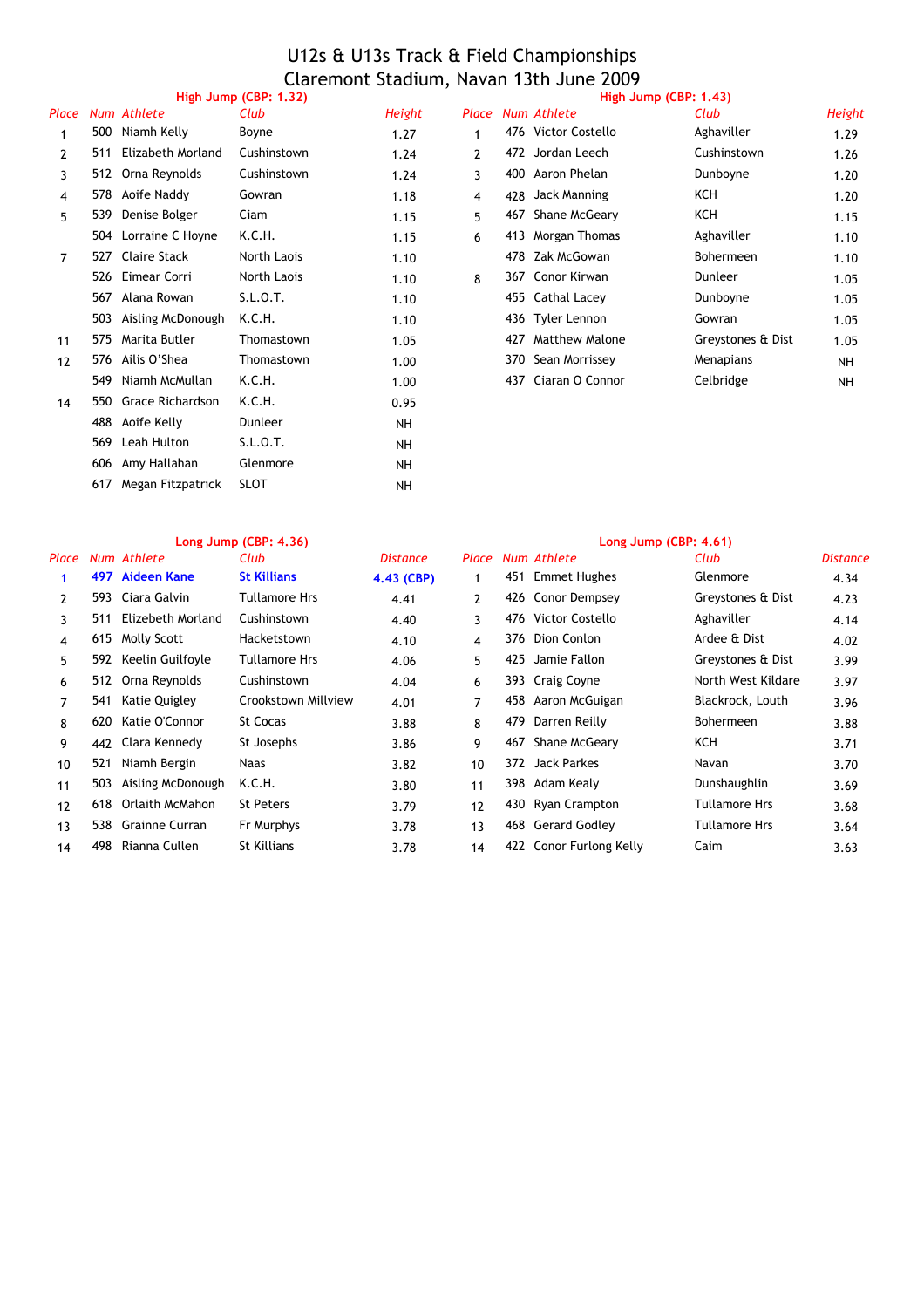|    |     |                        |                      | .                      |    |     |                        |                    |      |
|----|-----|------------------------|----------------------|------------------------|----|-----|------------------------|--------------------|------|
| 15 | 507 | Niamh Kane             | Le Cheile            | 3.71                   | 15 |     | 427 Matthew Malone     | Greystones & Dist  | 3.63 |
| 16 | 549 | Niamh McMullen         | K.C.H.               | 3.63                   | 16 | 457 | Jason McKeown          | Ardee & Dist       | 3.62 |
| 17 | 562 | <b>Grainne Mullins</b> | <b>Ballon Rathoe</b> | 3.62                   | 17 |     | 414 Jonathan Crowley   | St Senans          | 3.58 |
| 18 | 540 | Laura Quigley          | Crookstown Millview  | 3.59                   | 18 | 478 | Zak McGowan            | Bohermeen          | 3.52 |
| 19 | 569 | Bea Hutton             | <b>SLOT</b>          | 3.59                   | 19 |     | 477 Feguson Murphy     | <b>St Killians</b> | 3.46 |
| 20 | 558 | Shona lister           | Navan                | 3.58                   | 20 | 449 | John Fitzsimons        | Kildare            | 3.42 |
| 21 | 490 | Ciara Hoey             | Dunleer              | 3.56                   | 21 |     | 367 Conor Kirwan       | Dunleer            | 3.41 |
| 22 | 499 | Amarice Borel          | Parnell              | 3.51                   | 22 |     | 465 Scott Howard       | Greystones & Dist  | 3.40 |
| 23 |     | 616 Niamh Whittaker    | St Coco's            | 3.49                   | 23 |     | 466 Luke Donoghue      | Greystones & Dist  | 3.40 |
| 24 |     | 526 Eimear Corri       | North Laois          | 3.43                   | 24 |     | 450 Matthew Doyle      | Kildare            | 3.38 |
| 25 | 569 | Leah Hulton            | S.L.O.T              | 3.39                   | 25 | 475 | Jack O Brien           | St Peters          | 3.38 |
| 26 |     | 495 Aine O'Connor      | Naas                 | 3.38                   | 26 |     | 407 Paul Duff          | Ardee & Dist       | 3.38 |
| 27 |     | 547 Heather Rogers     | <b>St Peters</b>     | 3.37                   | 27 |     | 386 Michael O Sullivan | Cushinstown        | 3.27 |
| 28 | 821 | Mia Griffen            | St Josephs           | 3.36                   | 28 |     | 455 Cathal Lacey       | Dunboyne           | 3.27 |
| 29 | 508 | <b>Catherine Jones</b> | Le Cheile            | 3.31                   | 29 | 379 | Alan Murphy            | <b>St Killians</b> | 3.26 |
| 30 |     | 843 Alicja Zielinska   | Trim                 | 3.30                   | 30 |     | 392 Mark Daly          | Na Fianna          | 3.18 |
| 31 |     | 576 Ailis O'Shea       | Thomastown           | 3.28                   | 31 |     | 410 Cian Cummins       | Ardee & Dist       | 3.16 |
| 32 | 577 | Roisin Stephenson      | Adamstown            | 3.27                   | 32 |     | 432 Robert Clarke      | Celbridge          | 3.16 |
| 33 | 583 | <b>Eadaion Fenlon</b>  | Naas                 | 3.27                   | 33 | 369 | Dylan Furlong          | Menapians          | 3.13 |
| 34 |     | 523 Aoife Tynan        | Celbridge            | 3.27                   | 34 |     | 444 Emmett Stout       | Celbridge          | 3.03 |
| 35 | 550 | Grace Richardson       | K.C.H.               | 3.27                   | 35 | 835 | Cathal Quinn           | Glenmore           | 3.01 |
| 36 | 546 | Nikayla Hamill         | <b>St Peters</b>     | 3.25                   | 36 | 459 | Jan Fischer            | Blackrock, Louth   | 2.93 |
| 37 | 571 | Kathy Kidd             | <b>Tullamore Hrs</b> | 3.23                   | 37 |     | 388 MJ McCarragher     | Glenmore           | 2.76 |
| 38 | 516 | Sinead Gaynor          | Gorey                | 3.22                   | 38 |     | 385 Eoin Linehan       | Cushinstown        | 2.75 |
| 39 |     | 510 Leanne Farley      | Na Fianna            | 3.17                   | 39 |     | 387 Michael Carron     | Glenmore           | 2.70 |
| 40 |     | 617 Megan Fitzpatrick  | S.L.O.T              | 3.16                   | 40 |     | 474 Peter Honer        | Trim               | 2.53 |
| 41 | 505 | <b>Courtney Craib</b>  | Greystones & Dist    | 3.15                   | 41 |     | 445 Michael O Connell  | Eire Og            | 0.00 |
| 42 |     | 606 Amy Hallahan       | Glenmore             | 3.14                   |    |     |                        |                    |      |
| 43 |     | 542 Tara Breen         | Crookstown Millview  | 3.12                   |    |     |                        |                    |      |
| 44 |     | 570 Alison Mooney      | <b>Tullamore Hrs</b> | 3.10                   |    |     |                        |                    |      |
| 45 | 582 | Nicola McGrath         | Gorey                | 3.08                   |    |     |                        |                    |      |
| 46 | 491 | Ciara O'Neill          | Cushinstown          | 2.99                   |    |     |                        |                    |      |
| 47 |     | 560 Claire O'Hanlon    | Glenmore             | 2.90                   |    |     |                        |                    |      |
| 48 |     | 525 Chloe Rubotham     | Celbridge            | 2.88                   |    |     |                        |                    |      |
| 49 |     | 522 Lauren Jacob       | Naas                 | 2.72                   |    |     |                        |                    |      |
| 50 | 556 | Rosa Kirwan            | Greystones & Dist    | 2.58                   |    |     |                        |                    |      |
| 51 | 555 | Sadhbh Redford         | Greystones & Dist    | 2.41                   |    |     |                        |                    |      |
| 52 |     | 513 Victoria Wall      | Dunboyne             | 2.11                   |    |     |                        |                    |      |
| 53 |     | 524 Ellen Redmond      | Celbridge            | <b>NJ</b>              |    |     |                        |                    |      |
| 54 |     | 594 Cara Todd          | <b>Tullamore Hrs</b> | $\mathsf{N}\mathsf{J}$ |    |     |                        |                    |      |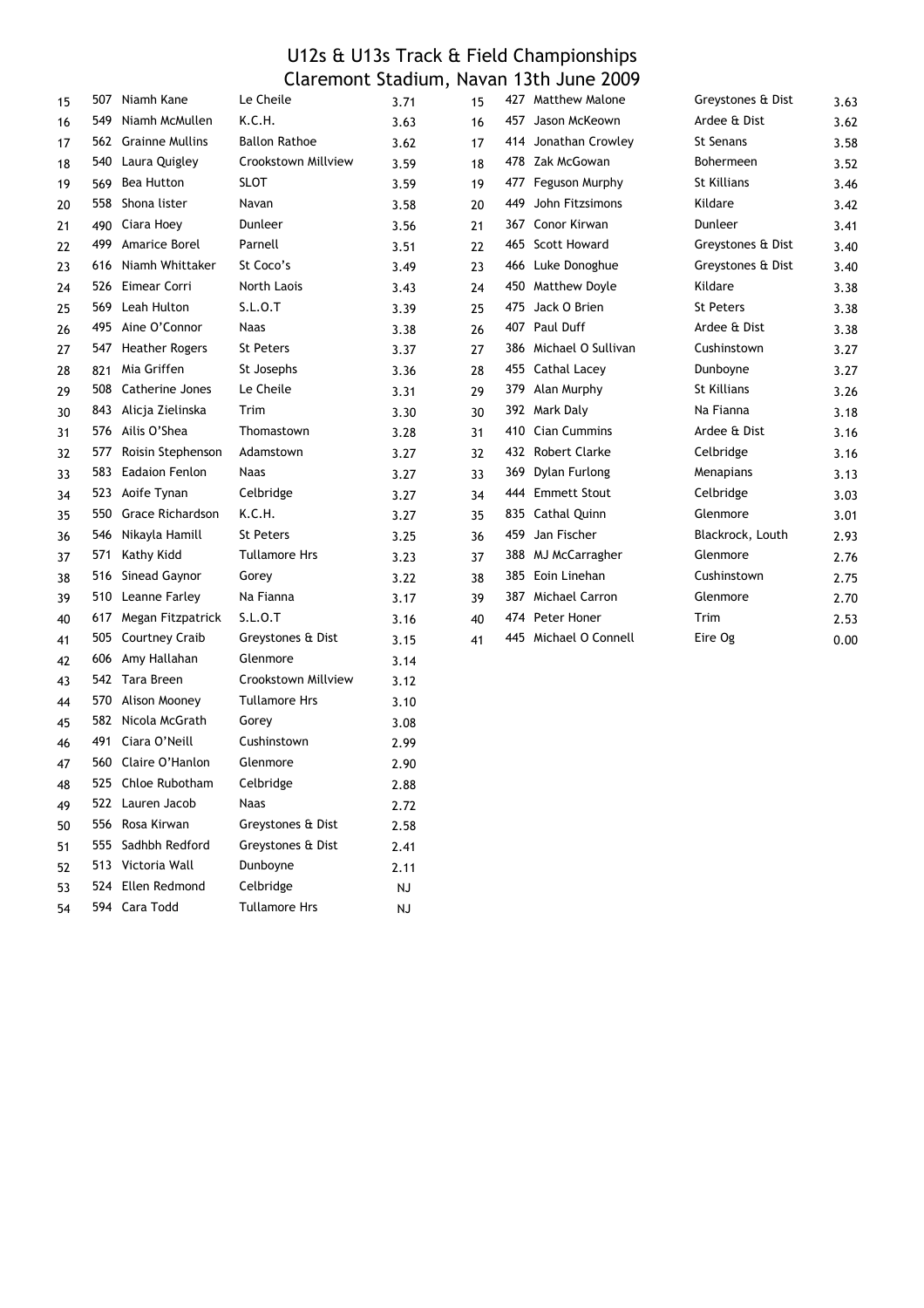|                |     |                       | <b>Shot Putt (CBP: 7.76)</b> |                 |                |     | <b>Shot Putt (CBP: 10.05)</b> |                      |                 |
|----------------|-----|-----------------------|------------------------------|-----------------|----------------|-----|-------------------------------|----------------------|-----------------|
| Place          |     | Num Athlete           | Club                         | <b>Distance</b> | Place          |     | <b>Num Athlete</b>            | Club                 | <b>Distance</b> |
| 1              |     | 567 Alana Rowan       | <b>SLOT</b>                  | 8.27 (CBP)      | 1              | 430 | <b>Ryan Crampton</b>          | <b>Tullamore Hrs</b> | 8.25            |
| 2              | 592 | Keelin Guilfoyle      | <b>Tullamore Hrs</b>         | 7.50            | 2              | 428 | Jack Manning                  | ксн                  | 7.81            |
| 3              | 843 | Alicja Zielinska      | Trim                         | 6.43            | 3              | 460 | Ciaran Conway                 | St Pats TOW          | 7.75            |
| 4              | 611 | Anita Babi            | <b>Tullamore Hrs</b>         | 6.37            | 4              | 433 | <b>Ross Hackett</b>           | Celbridge            | 7.70            |
| 5              | 575 | Marita Butler         | Thomastown                   | 6.00            | 5              | 482 | Adam Kelly                    | <b>Brow Rangers</b>  | 7.49            |
| 6              | 522 | Lauren Jacob          | <b>Naas</b>                  | 5.98            | 6              | 483 | <b>Martin McGrane</b>         | <b>St Peters</b>     | 7.46            |
| $\overline{7}$ | 573 | Seodhna Hoey          | <b>St Michaels</b>           | 5.93            | $\overline{7}$ | 466 | Luke Donoghue                 | Greystones & Dist    | 7.13            |
| 8              | 512 | Orna Reynolds         | Cushinstown                  | 5.82            | 8              | 465 | <b>Scott Howard</b>           | Greystones & Dist    | 7.09            |
| 9              | 541 | Katie Quigley         | Crookstown Millview          | 5.17            | 9              | 484 | Michael Mullen                | <b>St Peters</b>     | 6.91            |
| 10             | 516 | Sinead Gaynor         | Gorey                        | 4.97            | 10             | 410 | <b>Cian Cummins</b>           | Ardee & Dist         | 6.87            |
| 11             | 542 | Tara Breen            | Crookstown Millview          | 4.90            | 11             | 448 | JP Furlong                    | Adamstown            | 6.85            |
| 12             | 610 | <b>Heather Rogers</b> | <b>St Peters</b>             | 4.80            | 12             | 432 | <b>Robert Clarke</b>          | Celbridge            | 6.76            |
| 13             | 601 | Emma McLoughlin       | <b>SLOT</b>                  | 4.46            | 13             | 383 | Liam Stafford                 | Adamstown            | 6.61            |
| 14             | 582 | Nicola McGrath        | Gorey                        | 4.35            | 14             | 426 | Conor Dempsey                 | Greystones & Dist    | 6.56            |
| 15             | 532 | Eimear Shine          | <b>Blackrock</b>             | 4.27            | 15             | 487 | Ben Moore                     | <b>St Annes</b>      | 6.41            |
| 16             | 524 | Ellen Redmond         | Celbridge                    | 4.14            | 16             | 478 | Zak McGowan                   | <b>Bohermeen</b>     | 6.30            |
| 17             | 613 | Claire O'Hanlon       | Glenmore                     | 4.06            | 17             | 472 | Jordan Leech                  | Cushinstown          | 5.95            |
| 18             | 606 | Amy Hallahan          | Glenmore                     | 4.05            | 18             | 444 | <b>Emmett Stout</b>           | Celbridge            | 5.73            |
| 19             | 531 | Eimear Curtin         | <b>Blackrock</b>             | 3.75            | 19             | 693 | Aaron Byrne                   | <b>St Peters</b>     | 5.72            |
| 20             | 525 | Chloe Rubotham        | Celbridge                    | 3.56            | 20             | 445 | Michael O Connell             | Eire Og              | 4.10            |
| 21             | 523 | Aoife Tynan           | Celbridge                    | 2.79            |                | 393 | <b>Craig Coyne</b>            | North West Kildare   | <b>NT</b>       |
| 22             | 612 | Bevan Holohan         | <b>KCH</b>                   | 2.45            |                | 477 | Rathan Ferguson Murphy        | <b>St Killians</b>   | <b>NT</b>       |
|                |     |                       |                              |                 |                | 823 | <b>Richard Gill</b>           | St Josephs           | NT              |
|                |     |                       |                              |                 |                |     |                               |                      |                 |

824 NT John Forristal St Josephs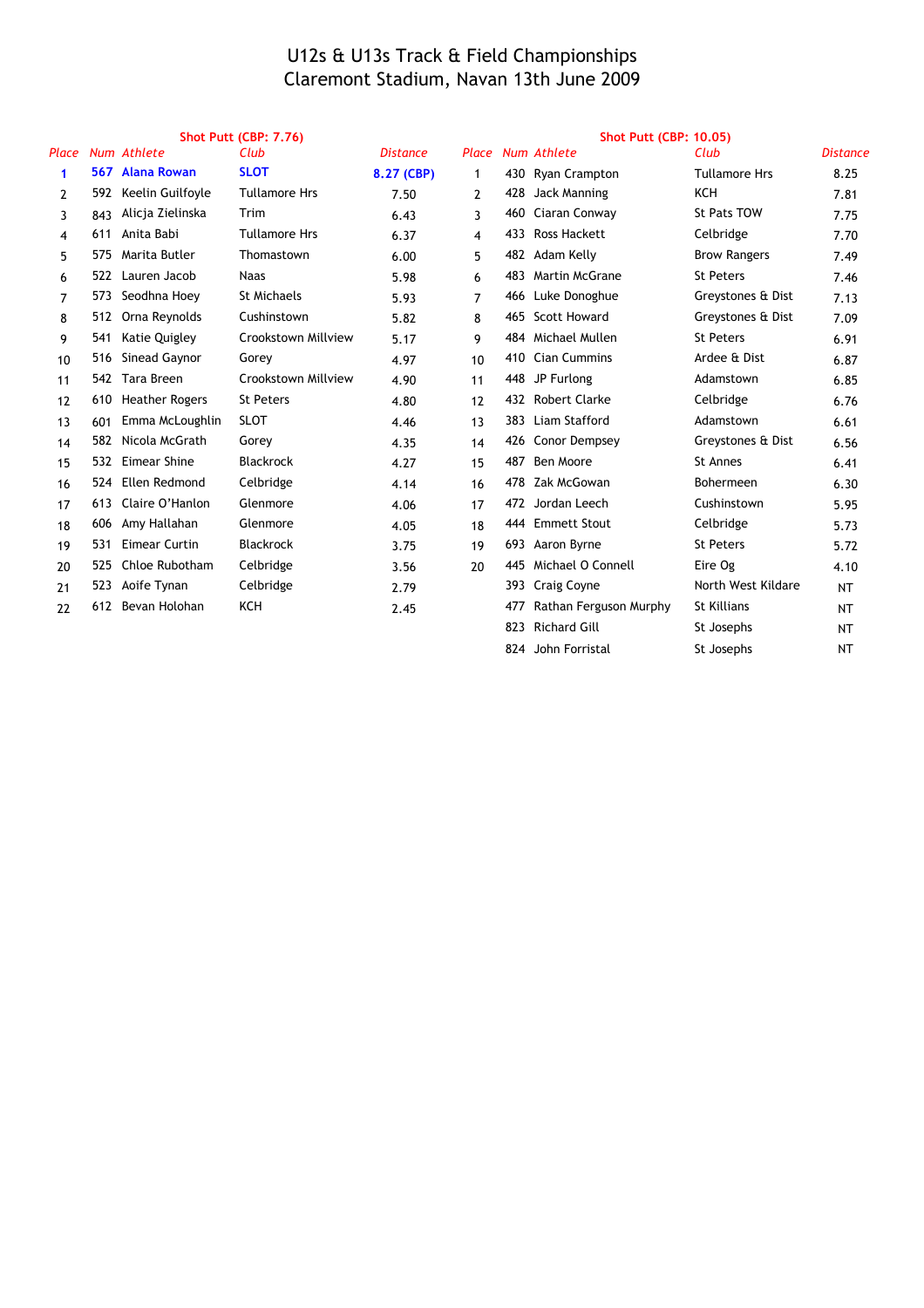#### U12s & U13s Track & Field Championships Claremont Stadium, Navan 13th June 2009 **U13 Girls U13 Boys**

|   |     |                        | 80m (CBP: 10.6 H) |       | 80m (CBP: 10.06) |     |                |                     |       |  |
|---|-----|------------------------|-------------------|-------|------------------|-----|----------------|---------------------|-------|--|
|   |     | Place Num Athlete      | Club              | Time  | Place            |     | Num Athlete    | Club                | Time  |  |
|   |     | 756 Grace Lawlor       | S.L.O.T.          | 11.20 |                  | 822 | Paul Manning   | St Josephs          | 10.78 |  |
|   |     | 844 Niamh Hetherington | Dunshaughlin      | 11.42 | $\mathcal{P}$    | 652 | Sean Flanagan  | Le Cheile           | 11.40 |  |
|   |     | 742 Joy Moses          | St Gerards        | 11.46 | 3.               | 654 | Aaron Kealy    | Dunshaughlin        | 11.54 |  |
| 4 |     | 728 Ciara Gallagher    | <b>Naas</b>       | 11.78 | 4                | 668 | Callan Byrne   | Aghaviller          | 11.62 |  |
|   |     | 724 Kirsty Tomlin      | Greystones & Dist |       |                  | 660 | Aaron Hennessy | Crookstown/Millview |       |  |
| 5 |     |                        |                   | 11.88 | 5                |     |                |                     | 11.64 |  |
| 6 | 811 | Annie Stafford         | <b>Bree</b>       | 11.96 | 6                | 683 | Jason Earley   | Eire Og             | 11.98 |  |
|   |     | 758 Eimear O'Rourke    | Boyne             | 12.20 |                  | 646 | Aron McDonald  | Glenmore            | 12.10 |  |
| 8 |     | 745 Aoife Phelan       | Greystones & Dist | 12.52 |                  |     |                |                     |       |  |

| 2: 10.6 H         |       |               |     |                | 80m (CBP: 10.06)    |       |
|-------------------|-------|---------------|-----|----------------|---------------------|-------|
| Club              | Time  | Place         |     | Num Athlete    | Club                | Time  |
| S.L.O.T.          | 11.20 |               | 822 | Paul Manning   | St Josephs          | 10.78 |
| Dunshaughlin      | 11.42 | $\mathcal{P}$ | 652 | Sean Flanagan  | Le Cheile           | 11.40 |
| St Gerards        | 11.46 | ٦             | 654 | Aaron Kealy    | Dunshaughlin        | 11.54 |
| <b>Naas</b>       | 11.78 | 4             | 668 | Callan Byrne   | Aghaviller          | 11.62 |
| Greystones & Dist |       |               | 660 | Aaron Hennessy | Crookstown/Millview |       |
|                   | 11.88 | 5             |     |                |                     | 11.64 |
| <b>Bree</b>       | 11.96 | 6             | 683 | Jason Earley   | Eire Og             | 11.98 |
| Boyne             | 12.20 | 7             | 646 | Aron McDonald  | Glenmore            | 12.10 |
|                   |       |               |     |                |                     |       |

|    |                    | 600m (CBP: 1.43.9) |      | 600m (CBP: 1.37.34) |     |                     |                      |      |  |
|----|--------------------|--------------------|------|---------------------|-----|---------------------|----------------------|------|--|
|    | Place Num Athlete  | Club               | Time | Place               |     | Num Athlete         | Club                 | Time |  |
|    | 771 Aoife Campion  | North Laois        |      | 1                   | 822 | Paul Manning        | St Josephs           |      |  |
|    | 744 Caitlin Rogan  | Ardee & Dist       |      | $\mathbf{2}$        | 682 | Shaun Lloyd         | Eire Og              |      |  |
| 3  | 795 Anna Healy     | North Laois        |      | 3                   | 697 | Oisin Quinn         | <b>Mullingar Hrs</b> |      |  |
| 4  | 780 Deirdre Healy  | Ratoath            |      | 4                   | 652 | Sean Flanagan       | Le Cheile            |      |  |
| 5. | 788 Nadine Kenny   | Gorey              |      | 5.                  | 681 | Cillian Browne      | Greystones & Dist    |      |  |
| 6  | 794 Karen Bourke   | <b>St Cocas</b>    |      | 7                   | 696 | Glen Gaffney        | <b>Mullingar Hrs</b> |      |  |
|    | 792 Katy Conroy    | Parnell            |      | 8                   | 670 | Darire McConnon     | Ardee & Dist         |      |  |
| 8  | 725 Kate Crotty    | KCH                |      | 9                   | 691 | <b>Brian Conlon</b> | Navan                |      |  |
| 9  | 785 Nicole Cocoman | Tullamore Hrs      |      | 10                  |     | 684 Conor Murphy    | Eire Og              |      |  |
| 10 | 749 Nadine Donegan | Tullamore Hrs      |      | 11                  | 650 | Ben Clarke          | Na Fianna            |      |  |
| 11 | 732 Aoife Holton   | Na Fianna          |      | 12                  | 626 | Shane Cheshire      | Dunleer              |      |  |
|    |                    |                    |      | 13                  | 702 | Adam Sheilds        | <b>Blackrock</b>     |      |  |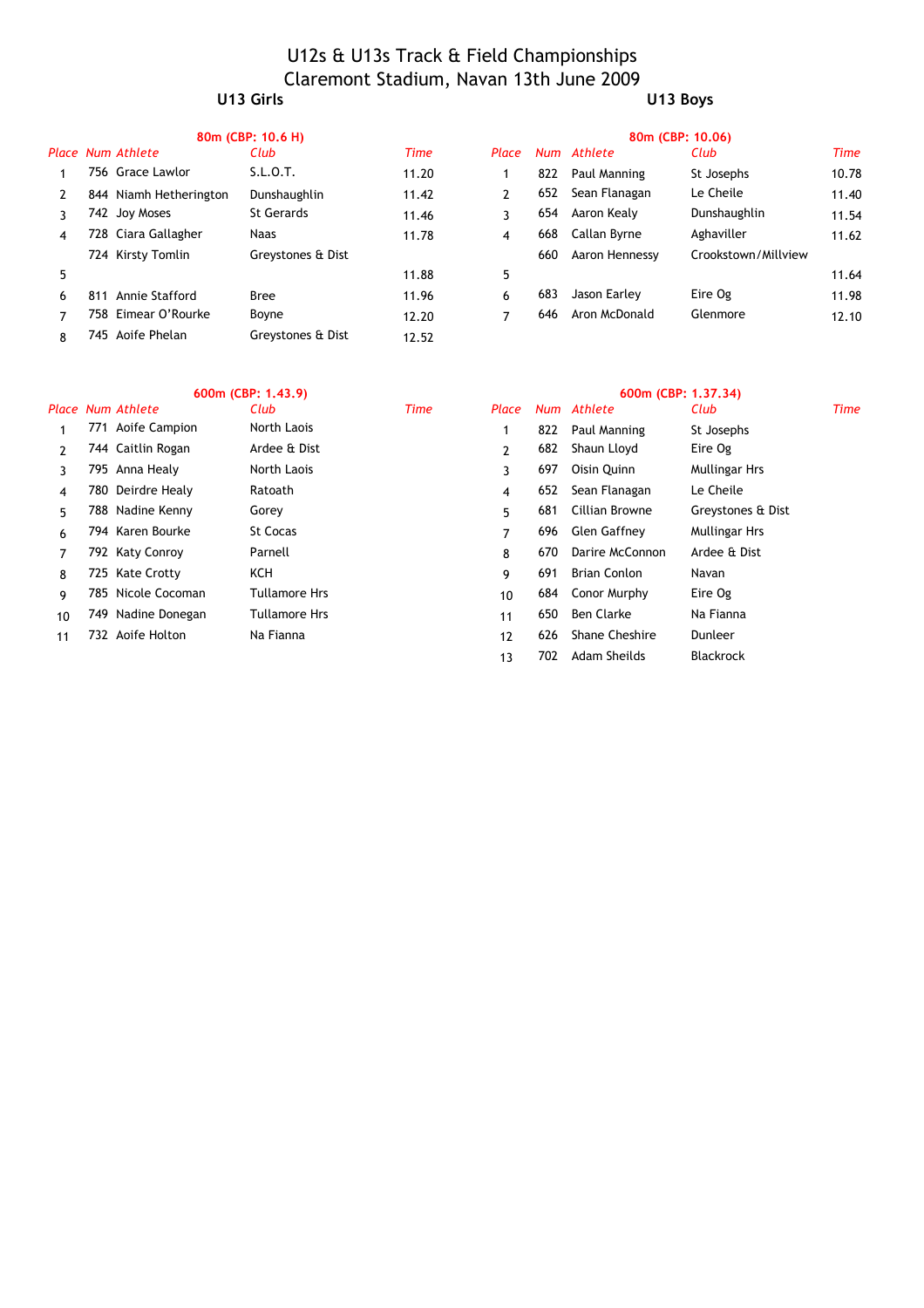| 60m Hurdles (CBP: 10.60) |     |                     |                  |      | 60m Hurdles (CBP: 10.03) |     |                     |             |      |  |
|--------------------------|-----|---------------------|------------------|------|--------------------------|-----|---------------------|-------------|------|--|
|                          |     | Place Num Athlete   | Club             | Time | Place                    |     | Num Athlete         | Club        | Time |  |
|                          | 731 | Rebecca Kennedy     | Gowran           |      |                          | 627 | Shane Joyce         | Cushinstown |      |  |
|                          |     | 722 Aoife Fanning   | <b>Bree</b>      |      |                          | 634 | Conor Gaffney       | St Killians |      |  |
|                          |     | 728 Ciara Gallagher | <b>Naas</b>      |      |                          | 669 | <b>Edward Byrne</b> | Hacketstown |      |  |
| 4                        |     | Annabelle Morris    | <b>Blackrock</b> |      |                          | 632 | Ben Davis           | Dunboyne    |      |  |
|                          |     | 760 Ann Cowan       | Tara             |      |                          | 826 | Alan Saunders       | St Josephs  |      |  |
|                          |     | 723 Ciara Howe      | Bree             |      |                          | 586 | Michael Cody        | Aghaviller  |      |  |

#### **High Jump (CBP: 1.45) High Jump (CBP: 1.48)**

| Place         |     | Num Athlete             | Club        | Height    | Place | Num | Athlete              | Club        | Heigh |
|---------------|-----|-------------------------|-------------|-----------|-------|-----|----------------------|-------------|-------|
|               |     | 803 Stephanie F Nolan   | <b>Bree</b> | 1.34      |       | 659 | Mikey Cullen         | St Killians | 1.42  |
| $\mathcal{P}$ |     | 722 Aoife Fanning       | Bree        | 1.26      | 2     | 635 | <b>Tim Bowler</b>    | Caim        | 1.39  |
| 3             |     | 801 Charlotte O Donnell | Trim        | 1.26      | 3     | 631 | Darragh Costigan     | Dunboyne    | 1.39  |
| 4             |     | 805 Emma Clarke         | Fr Murphy   | 1.20      | 4     | 704 | Alan Carroll         | Celbridge   | 1.39  |
| 5.            |     | 723 Ciara Howe          | <b>Bree</b> | 1.15      | 5     | 645 | Keith Marks          | Cushinstown | 1.33  |
| 6             |     | 719 Karen Byrne         | Dunleer     | 1.10      | 6     | 683 | Jason Earley         | Eire Og     | 1.30  |
|               |     | 740 Ciara Heneghan      | Na Fianna   | 1.10      | 7     | 641 | Craig Byrne          | KCH         | 1.25  |
|               |     | 802 Claire McEvoy       | St Senans   | 1.10      | 8     | 625 | <b>Gary Campbell</b> | Dunleer     | 1.20  |
|               |     | 746 Roisin O Sullivan   | KCH         | 1.10      |       | 648 | Eoin Sweeney         | Trim        | 1.20  |
|               |     | 755 Moya Madhaven       | Naas        | 1.10      |       | 632 | Ben Davis            | Dunboyne    | 1.20  |
| 12            |     | 804 Niamh Walsh         | Gowran      | 1.05      |       | 672 | <b>Matthew Dwyer</b> | Celbridge   | 1.20  |
|               | 791 | Lisa Bolger             | Caim        | 1.05      | 12    | 630 | Joey Higgins         | Na Fianna   | 1.15  |
|               |     | 806 Katie Donaghy       | Celbridge   | 1.05      |       | 701 | Stephen Greene       | St Senans   | 1.15  |
|               |     | 726 Sinead O Connor     | Celbridge   | <b>NH</b> |       | 703 | Lorcan Everard       | Celbridge   | 1.15  |

|               | Place Num Athlete       | Club        | Height    | Place          | <b>Num</b> | Athlete              | Club        | Height |
|---------------|-------------------------|-------------|-----------|----------------|------------|----------------------|-------------|--------|
|               | 803 Stephanie F Nolan   | <b>Bree</b> | 1.34      | 1              | 659        | Mikey Cullen         | St Killians | 1.42   |
| $\mathcal{P}$ | 722 Aoife Fanning       | <b>Bree</b> | 1.26      | $\overline{2}$ | 635        | <b>Tim Bowler</b>    | Caim        | 1.39   |
| 3             | 801 Charlotte O Donnell | Trim        | 1.26      | 3              | 631        | Darragh Costigan     | Dunboyne    | 1.39   |
| 4             | 805 Emma Clarke         | Fr Murphy   | 1.20      | 4              | 704        | Alan Carroll         | Celbridge   | 1.39   |
| 5             | 723 Ciara Howe          | <b>Bree</b> | 1.15      | 5              | 645        | Keith Marks          | Cushinstown | 1.33   |
| 6             | 719 Karen Byrne         | Dunleer     | 1.10      | 6              | 683        | Jason Earley         | Eire Og     | 1.30   |
|               | 740 Ciara Heneghan      | Na Fianna   | 1.10      | $\overline{7}$ | 641        | Craig Byrne          | <b>KCH</b>  | 1.25   |
|               | 802 Claire McEvoy       | St Senans   | 1.10      | 8              | 625        | Gary Campbell        | Dunleer     | 1.20   |
|               | 746 Roisin O Sullivan   | KCH         | 1.10      |                | 648        | Eoin Sweeney         | Trim        | 1.20   |
|               | 755 Moya Madhaven       | Naas        | 1.10      |                | 632        | Ben Davis            | Dunboyne    | 1.20   |
| 12            | 804 Niamh Walsh         | Gowran      | 1.05      |                | 672        | <b>Matthew Dwyer</b> | Celbridge   | 1.20   |
|               | 791 Lisa Bolger         | Caim        | 1.05      | 12             | 630        | Joey Higgins         | Na Fianna   | 1.15   |
|               | 806 Katie Donaghy       | Celbridge   | 1.05      |                | 701        | Stephen Greene       | St Senans   | 1.15   |
|               | 726 Sinead O Connor     | Celbridge   | <b>NH</b> |                | 703        | Lorcan Everard       | Celbridge   | 1.15   |
|               |                         |             |           |                | 653        | Conor Kiely          | Le Cheile   | NH     |
|               |                         |             |           |                | 634        | Conor Gaffney        | St Killians | NH     |
|               |                         |             |           |                | 439        | Cian Mullally        | Eire Og     | NH     |
|               |                         |             |           |                |            |                      |             |        |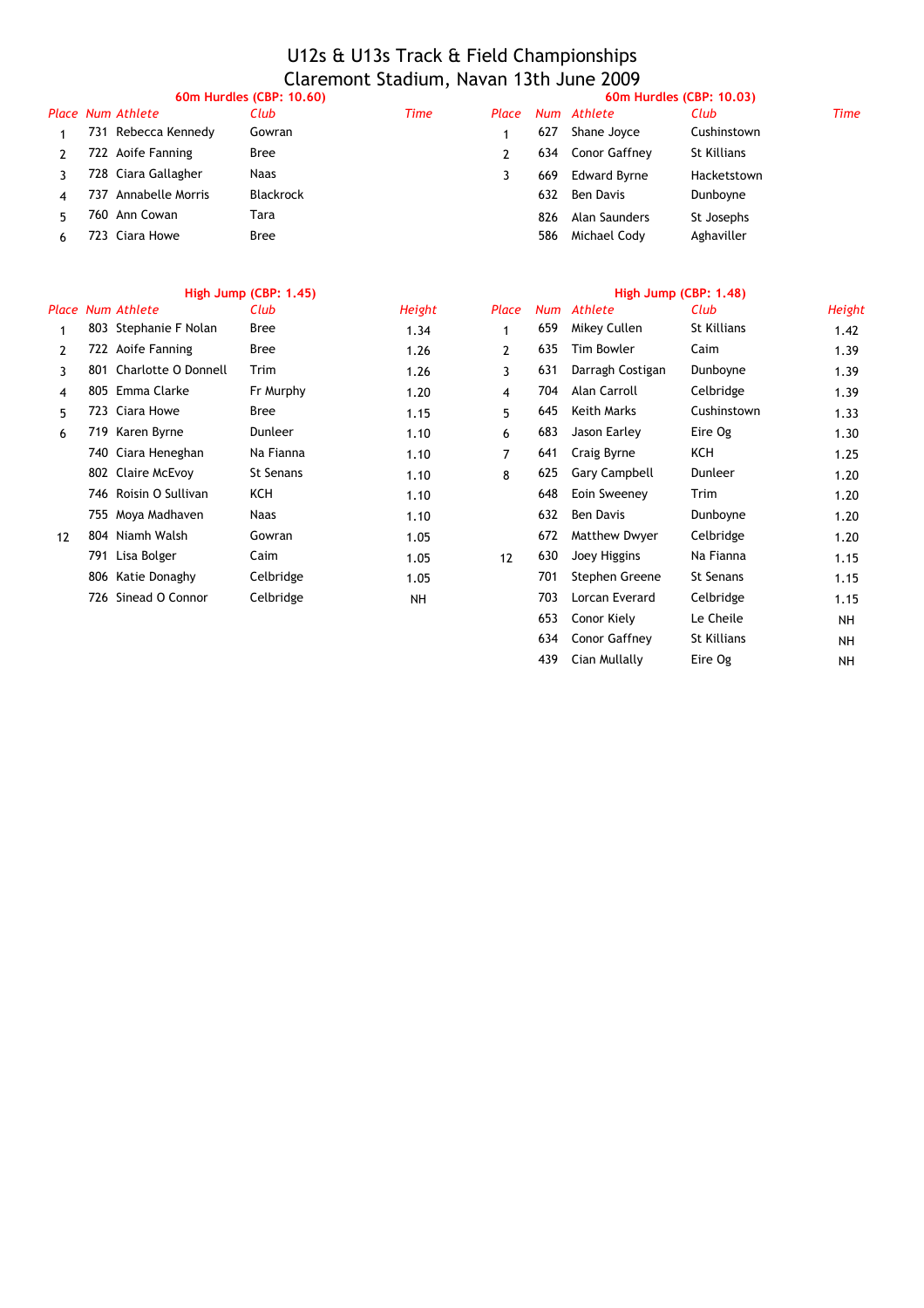|                |     |                       | Long Jump (CBP: 4.72) |                 |                |     |                      | Long Jump (CBP: 5.00) |                 |
|----------------|-----|-----------------------|-----------------------|-----------------|----------------|-----|----------------------|-----------------------|-----------------|
|                |     | Place Num Athlete     | Club                  | <b>Distance</b> | Place          |     | Num Athlete          | Club                  | <b>Distance</b> |
| $\mathbf{1}$   |     | 728 Ciara Gallagher   | <b>Naas</b>           | 4.56            | $\mathbf{1}$   | 652 | Sean Flanagan        | Le Cheile             | 4.38            |
| $\overline{2}$ |     | 750 Michelle Keegan   | <b>Tullamore Hrs</b>  | 4.45            | $\overline{2}$ | 645 | <b>Keith Marks</b>   | Cushinstown           | 4.20            |
| 3              |     | 816 Jane Shovlin      | <b>St Killians</b>    | 4.33            | 3              | 659 | Mikey Cullen         | <b>St Killians</b>    | 4.19            |
| 4              |     | 742 Joy Moses         | <b>St Gerards</b>     | 4.31            | 4              | 627 | Shane Joyce          | Cushinstown           | 4.18            |
| 5              |     | 724 Kirsty Tomlin     | Greystones & Dist     | 4.30            | 5              | 683 | Jason Earley         | Eire Og               | 4.05            |
| 6              |     | 737 Annabelle Morris  | <b>Blackrock</b>      | 4.27            | 6              | 632 | <b>Ben Davis</b>     | Dunboyne              | 4.04            |
| $\overline{7}$ |     | 763 Laura Grant       | Fr Murphy             | 4.14            | $\overline{7}$ | 657 | Cormac Walsh         | Bree                  | 3.99            |
| 8              |     | 809 Ali Brooks        | Greystones & Dist     | 4.10            | 8              | 672 | <b>Matthew Dwyer</b> | Celbridge             | 3.97            |
| 9              |     | 785 Nicole Cocoman    | <b>Tullamore Hrs</b>  | 3.97            | 9              | 705 | Daniel Cahill        | Celbridge             | 3.91            |
| 10             |     | 745 Aoife Phelan      | Greystones & Dist     | 3.96            | 10             | 635 | <b>Tim Bowler</b>    | Caim                  | 3.86            |
| 11             |     | 770 Aine McElanney    | <b>Blackrock</b>      | 3.93            | 11             | 660 | Aaron Hennessy       | Crookstown Millview   | 3.83            |
| 12             | 803 | Stephanie F Nolan     | <b>Bree</b>           | 3.89            | 12             | 642 | Lorcan Lalor         | Greystones & Dist     | 3.82            |
| 13             |     | 736 Aoife Cunningham  | <b>Blackrock</b>      | 3.89            | 13             | 710 | Connor Mulligan      | <b>Tullamore Hrs</b>  | 3.80            |
| 14             | 749 | Nadine Donegan        | <b>Tullamore Hrs</b>  | 3.89            | 14             | 634 | Conor Gaffney        | <b>St Killians</b>    | 3.75            |
| 15             |     | 746 Roisin O Sullivan | ксн                   | 3.81            | 15             | 684 | Conor Murphy         | Eire Og               | 3.75            |
| 16             |     | 775 Amanda Flynn      | Celbridge             | 3.80            | 16             | 827 | Padraig Lynch        | St Josephs            | 3.75            |
| 17             |     | 764 Laura Bennett     | <b>St Cocas</b>       | 3.75            | 17             | 646 | Aron McDonald        | Glenmore              | 3.72            |
| 18             |     | 729 Eadaion Duffy     | <b>Naas</b>           | 3.66            | 18             | 669 | <b>Edward Byrne</b>  | Hacketstown           | 3.71            |
| 19             |     | 727 Elizabeth Bell    | <b>St Peters</b>      | 3.63            | 19             | 679 | <b>Barry Mooney</b>  | <b>Tullamore Hrs</b>  | 3.64            |
| 20             |     | 784 Niamh Baldwin     | Greystones & Dist     | 3.58            | 20             | 708 | <b>Brian Conlon</b>  | Navan                 | 3.62            |
| 21             |     | 748 Emer McMahon      | KCH                   | 3.55            | 21             | 647 | <b>Daniel Rice</b>   | Glenmore              | 3.61            |
| 22             |     | 755 Maye Madhavan     | Naas                  | 3.50            | 22             | 703 | Lorcan Everard       | Celbridge             | 3.56            |
| 23             |     | 787 Siobhan Delaney   | Naas                  | 3.44            | 23             | 709 | Jason Kelly          | <b>Ballon Rathoe</b>  | 3.55            |
| 24             |     | 733 Sarah Kieran      | Boyne                 | 3.22            | 24             | 826 | Alan Saunders        | St Josephs            | 3.45            |
| 25             |     | 730 Lisa Mulvey       | Naas                  | 3.20            | 25             | 666 | Seamus Woods         | St Gerards            | 3.24            |
| 26             |     | 443 Marguerite Hoyne  | St Josephs            | 3.11            | 26             | 653 | Conor Kiely          | Le Cheile             | 3.10            |
| 27             |     | 754 Julieann Connolly | <b>Naas</b>           | 3.10            | 27             | 670 | Daire McConnon       | Ardee & Dist          | 3.10            |
| 28             |     | 791 Lisa Bolger       | Caim                  | 3.04            | 28             | 673 | Dylan Mooney         | Celbridge             | 2.96            |
| 29             |     | 808 Lea Ryan          | Trim                  | 3.00            | 29             | 671 | <b>Thomas Keane</b>  | Ardee & Dist          | 2.84            |
| 30             |     | 752 Hannah Mooney     | Celbridge             | 2.82            | 30             | 700 | <b>Gerard Wallis</b> | <b>St Senans</b>      | 2.75            |
| 31             |     | 753 Loraleigh Hogarty | Eire Og               | 2.55            | 31             | 667 | Sean Cosgrove        | <b>St Gerards</b>     | 2.43            |
|                |     |                       |                       |                 |                | 650 | <b>Ben Clarke</b>    | Na Fianna             | <b>NJ</b>       |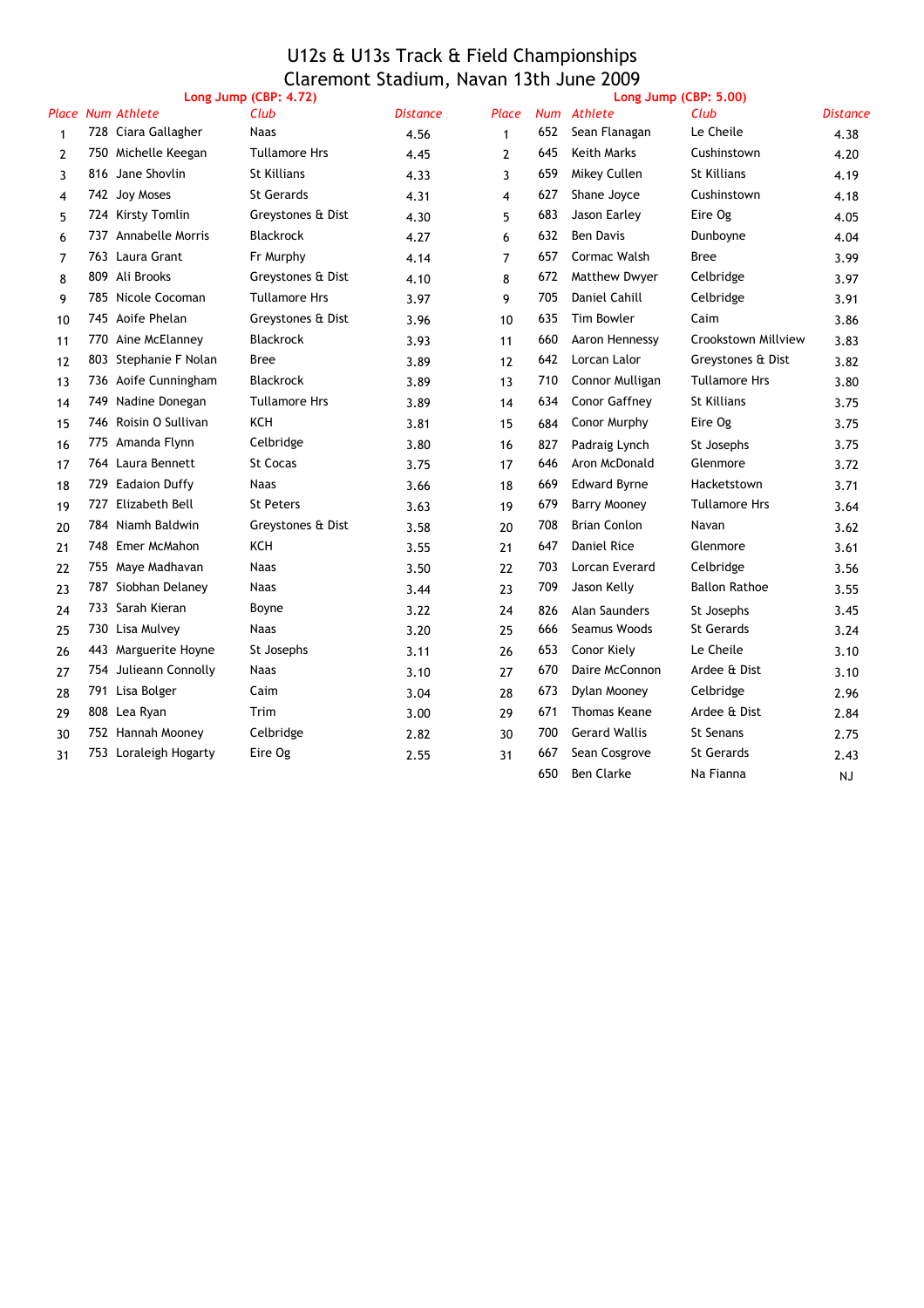| <b>Shot Putt (CBP: 10.37)</b> |     |                          |                     |                 |              | <b>Shot Putt (CBP: 12.45)</b> |                 |                      |                 |  |  |  |
|-------------------------------|-----|--------------------------|---------------------|-----------------|--------------|-------------------------------|-----------------|----------------------|-----------------|--|--|--|
|                               |     | <b>Place Num Athlete</b> | Club                | <b>Distance</b> | Place        | Num                           | Athlete         | Club                 | <b>Distance</b> |  |  |  |
|                               |     | 818 Kelly Brady          | <b>Bohermeen</b>    | 10.47 (CBP)     | 1            | 822                           | Paul Manning    | St Josephs           | 11.08           |  |  |  |
| $\mathcal{P}$                 |     | 815 Ciara Dunne          | Crookstown Millview | 9.78            | $\mathbf{2}$ | 710                           | Connor Mulligan | <b>Tullamore Hrs</b> | 10.64           |  |  |  |
| 3                             |     | 742 Joy Moses            | <b>St Gerards</b>   | 8.02            | 3            | 714                           | John Joe Kelly  | <b>Brow Rangers</b>  | 9.71            |  |  |  |
| 4                             |     | 812 Lauren Finnegan      | St Peters           | 7.57            | 4            | 639                           | Ciaran Wilson   | Celbridge            | 8.47            |  |  |  |
| 5                             |     | 811 Annie Stafford       | <b>Bree</b>         | 7.24            | 5            | 716                           | Colm Stapleton  | Naas                 | 8.39            |  |  |  |
| 6                             |     | 746 Roisin O'Sullivan    | KCH                 | 7.16            | 6            | 690                           | Mark O Connor   | Enniscorthy          | 8.30            |  |  |  |
| 7                             |     | 782 Aoife Halley         | St Senans           | 6.81            | 7            | 665                           | Eoin Sheridan   | Mullingar Hrs        | 8.15            |  |  |  |
| 8                             |     | 819 Katie Oliver         | <b>Bohermeen</b>    | 6.77            | 8            | 605                           | Jamie Sheahan   | SLOT                 | 8.03            |  |  |  |
| 9                             |     | 739 Michelle Ball        | <b>Bohermeen</b>    | 5.93            | 9            | 673                           | Dylan Mooney    | Celbridge            | 7.32            |  |  |  |
| 10                            |     | 758 Eimear O'Rourke      | Boyne               | 5.86            | 10           | 715                           | Tommy Quirke    | <b>Brow Rangers</b>  | 7.29            |  |  |  |
| 11                            |     | 719 Karen Byrne          | Dunleer             | 5.77            | 11           | 706                           | Eoin Reynolds   | Cushinstown          | 6.97            |  |  |  |
| 12                            | 733 | Sarah Kieren             | Boyne               | 5.49            | 12           | 705                           | Daniel Cahill   | Celbridge            | 6.76            |  |  |  |
| 13                            |     | 797 Katie Donaghy        | Celbridge           | 5.34            | 13           | 671                           | Thomas Keane    | Ardee & Dist         | 6.47            |  |  |  |
| 14                            |     | 754 Julieann Connolly    | Naas                | 5.33            | 14           | 692                           | Liam Fussey     | St Peters            | 6.02            |  |  |  |
| 15                            |     | 770 Aine McElarney       | <b>Blackrock</b>    | 5.28            | 15           | 826                           | Alan Saunders   | St Josephs           | 5.99            |  |  |  |
| 16                            |     | 774 Aoife Hanratty       | Celbridge           | 3.62            | 16           | 657                           | Cormac Walsh    | <b>Bree</b>          | 5.38            |  |  |  |
| 17                            |     | 778 Mary R McCarragher   | Glenmore            | 3.60            | 17           | 717                           | Pauraic McGinn  | St Peters            | 5.04            |  |  |  |
|                               |     |                          |                     |                 |              | 646                           | Aron McDonald   | Glenmore             | <b>NT</b>       |  |  |  |